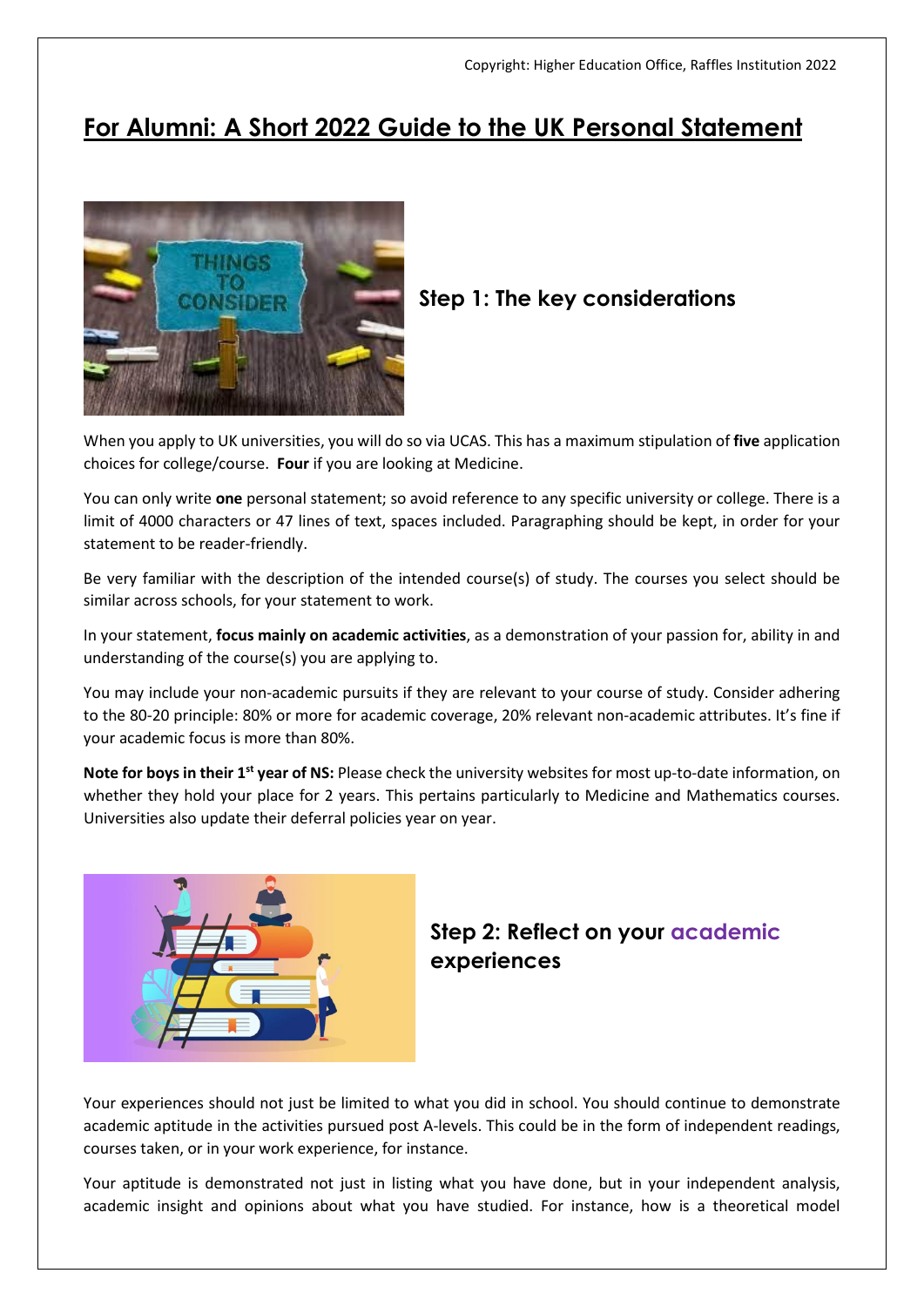applicable to the real world? How may a theory be limited in real life, and why so? How does an application have impact on the field, which particular niche, and with what potential? Comparative analysis is also possible, particularly for humanities subjects.

Aptitude is also shown in your real-world awareness about the skills needed to pursue your major. In light of this, relevant soft skills related to your major could have been learnt in non-academic activities: if writing about them, be able to explain why these skills are important in the pursuit of your major/field.

Key question to ask yourself: From your time in school to now, how did you stretch yourself academically in your desired major(s), beyond the A-levels? The focus should be on what you have done and learnt **beyond** the H2 curriculum, be it pursued independently and informally, or otherwise. If you have applied in a previous year, there should be material difference between this and last year's statement.



### **Step 3: Drafting your statement**

From your reflections, select relevant information and insights for your statement.

#### **For your introduction, the following may be useful:**

In a succinct sentence, how would I define this major?

What sparked my interest in this field?

Why do I want to pursue it in university?

You are of course free to begin in any way that naturally flows for yourself. The main thing is, keep it succinct, so you have words for the content paragraphs.  $\odot$ 

#### **For each content paragraph:**

Focus on actual activities, done within and beyond school, which demonstrate academic ability and aptitude to pursue your chosen course. Tip: as you are applying as an alumni, you will want to show clearly that you have continued pursuing your interests, even beyond the A-levels. Particularly as restrictions have been lifted this year, what new academically-related activities have you pursued?

What relevant academic insights did you learn from all that has been accomplished? Refer to the preceding section for what academic insights mean. Have you demonstrated this in clear, succinct writing? Avoid overelaboration and repetition.

For non-academic activities: Have you explained why the skills learnt are transferable to your major? (This is the 20%; only if relevant).

Tip: Typically, 3 to 4 content paragraphs suffice, with each demonstrating clear academic insights which are relevant to your chosen major. More isn't always merrier.

**End off with a simple conclusion**, possibly reflecting on your aspirations/plans upon completing your degree or the UK experience you look forward to.